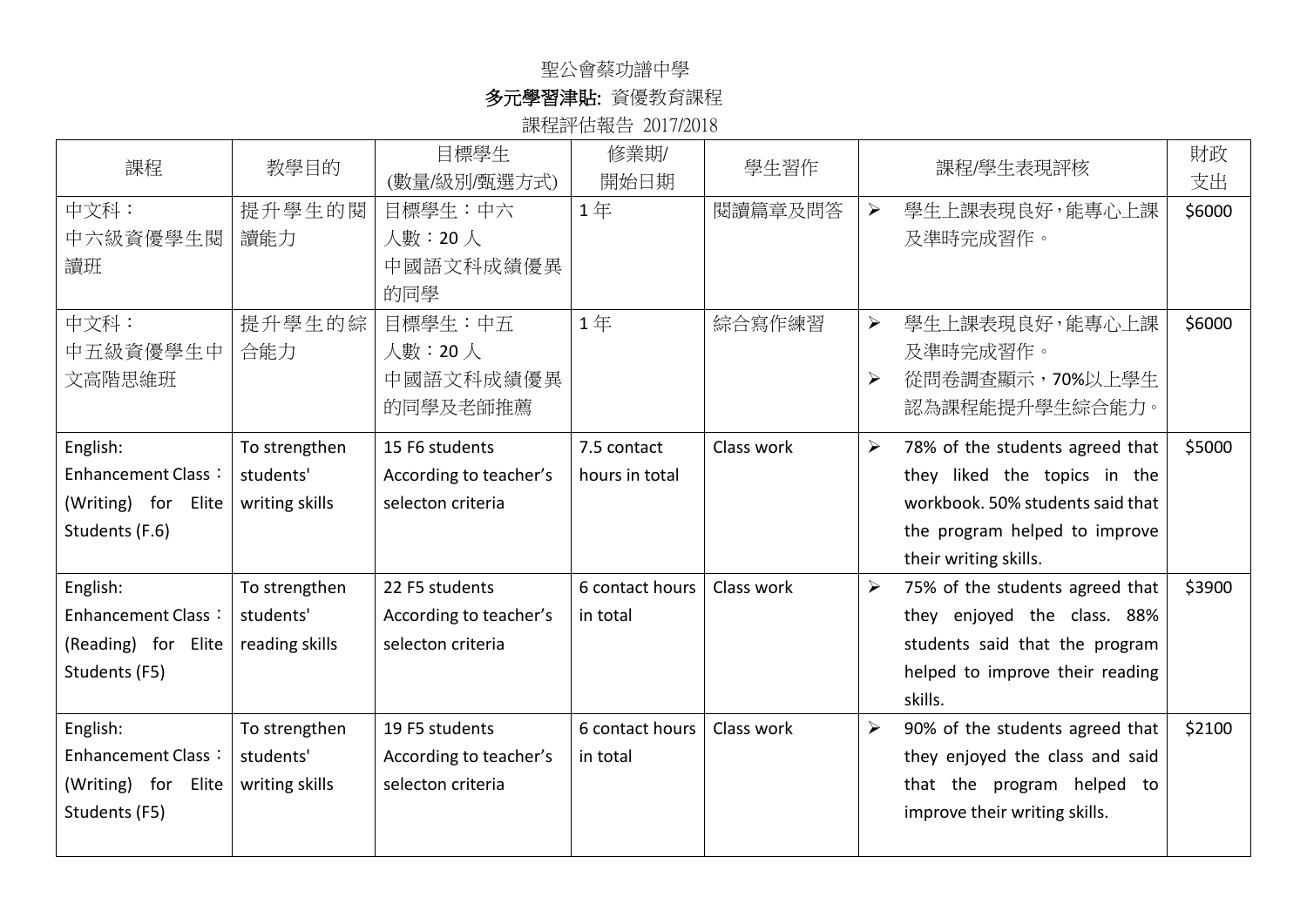| English:                  | To strengthen   | 18 F4 students         | 6 contact hours | Class work | $\blacktriangleright$ | 100% of the students agreed that   | \$3900   |
|---------------------------|-----------------|------------------------|-----------------|------------|-----------------------|------------------------------------|----------|
| <b>Enhancement Class:</b> | students'       | According to teacher's | in total        |            |                       | they enjoyed the class and said    |          |
| (Listening<br>&           | listening &     | selecton criteria      |                 |            |                       | that the program helped to         |          |
| Speaking) for Elite       | speaking skills |                        |                 |            |                       | improve their listening & speaking |          |
| Students (F4)             |                 |                        |                 |            |                       | skills.                            |          |
| 數學高階思維訓練                  | 為學生進行高          | 目標學生:高中學生              | 1年              | 完成有關課業,    |                       | > 學生出席率表現理想 (平均約                   | \$10100  |
| 課程                        | 階數學思維的          | 人數:10人                 |                 | 並從中反映學生    |                       | 88%)                               |          |
|                           | 訓練。             | 由數學科老師根據特              |                 | 認真投入學習及    | $\blacktriangleright$ | 學生對導師表現評級為 3.5分 (4                 |          |
|                           |                 | 定準則甄選的高中學              |                 | 相關能力有所提    |                       | 級制)                                |          |
|                           |                 | 生                      |                 | 升          | $\blacktriangleright$ | 學生滿意導師適時的指導                        |          |
|                           |                 |                        |                 |            | $\blacktriangleright$ | 參予學生認為自己數學解難能力                     |          |
|                           |                 |                        |                 |            |                       | 有所提升得分為 3.4 分 (4 級制)               |          |
| 歷史科高階思考訓                  | 擴闊學生的思          | 目標學生:中五及中六             | 10個月內共          | 歷史論述題      | $\blacktriangleright$ | 學生出席率高 (達98%)                      | \$7,200  |
| 練班                        | 維,讓他們能從         | 人數: 12人                | 48 節課           |            | $\blacktriangleright$ | 學生對導師表現評級為 4 分(4                   |          |
|                           | 不同角度思考          | 由歷史科老師根據特              |                 |            |                       | 級制)                                |          |
|                           | 及評價歷史事          | 定準則甄選                  |                 |            | ≻                     | 據老師觀察及學生意見反映,參                     |          |
|                           | 件               |                        |                 |            |                       | 與同學的寫作能力提升了六成,                     |          |
|                           |                 |                        |                 |            |                       | 能力已達高階程度                           |          |
| 地理科:                      | 透過戲劇手法,         | 目標學生:中四                | 3 小時            | 工作紙        | $\blacktriangleright$ | 學生上課表現良好,能專心上課                     | \$1190   |
| 樂施會互動教育中                  | 探索新一代民          | 人數:17人                 |                 | 匯報         |                       | 及準時完成習作及匯報。                        |          |
| 心                         | 工的處境和困          | 由地理科老師根據特              |                 |            | ≻                     | 從問卷調查顯示, 94%以上學生                   |          |
|                           | 難及全球化如          | 定準則甄選                  |                 |            |                       | 認為課程能提升學生對全球化                      |          |
|                           | 何構成新民工          |                        |                 |            |                       | 的認知。                               |          |
|                           | 的困境。            |                        |                 |            |                       |                                    |          |
| VA 科                      | 透過教授學生          | 目標學生:中四及中              | 1年              | 每個學生完成一    | $\blacktriangleright$ | 學生上課表現良好,能專心上                      | \$34,000 |
| 藝術大師班                     | 數碼插圖及陶          | 五                      |                 | 件自我創作的藝    |                       | 課。                                 |          |
|                           | 藝技巧,從而          | 人數: 20人                |                 | 術品         | ≻                     | 100%學生認為課程能增加自己                    |          |
|                           | 提升學生創作          | 由 VA 科老師根據特定           |                 |            |                       | 對繪畫和陶藝的認識和賞握。                      |          |